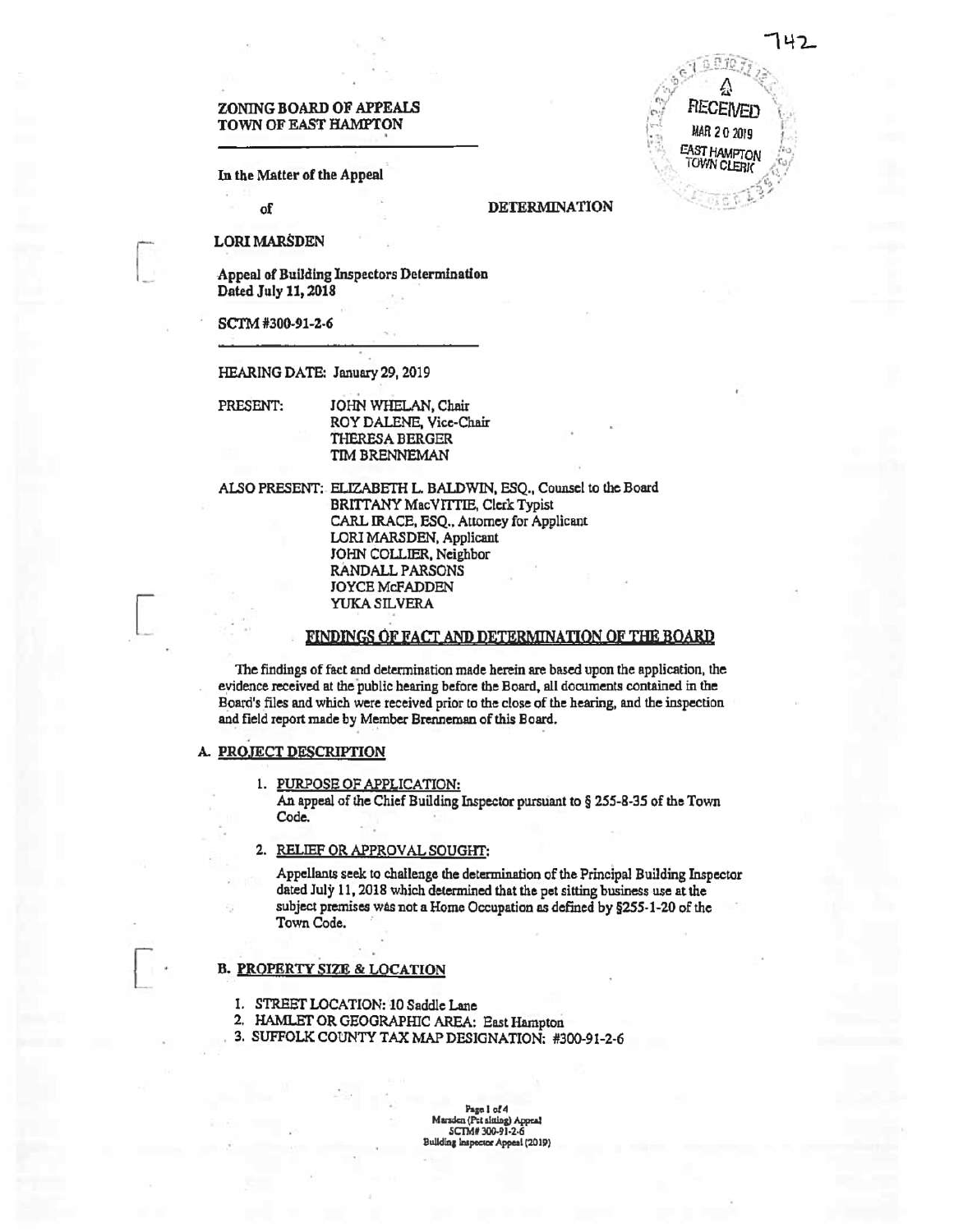## C. ZONING INFORMATION

- 1. ZONING DISTRICT: A Residence
- 2. ZONING OVERLAY DISTRICT: WROD

#### D. SEORA DETERMINATION

- 1. SEQRA CLASSIFICATION: Type II
- 2. LEAD AGENCY: N/A
- 3. DETERMINATION OF SIGNIFICANCE: N/A
- 4. DATE OF DETERMINATION: N/A

#### E. ADDITIONAL FINDINGS AND CONCLUSIONS

- 1. This is an appeal of a determination from the Principal Building Inspector dated July 11,2018 (the "determination") regarding the property located at 10 Saddle Lane, East Hampton. Said determination was made pursuant to a request by the Appellant dated June 18, 2018. Appellant inquired as to whether a dog-walking and pet sitting business taking place in a single family residence located within a residential zone is a Home Occupation pursuant to §255-1-20 of the Town Code.
- 2. In her determination, the Principal Building Inspector found that the Appellant's pet sitting business does not qualify as a Home Occupation pursuant to the East Hampton Town Code. The Principal Building Inspector noted that because the business produces external evidence of the business it did not meet the requirements set forth in the definition of Home Occupation (§255-1-20).
- 3. In order to qualify as a Home Occupation, pursuant to §255-1-20 of the Town Code, the business must meet the following definition:

HOME OCCUPATION: Any gainful activity customarily conducted within a dwelling unit by the residents thereof which is clearly secondary to the residential use and which does not otherwise change the character of the building as a residence. Such activity shall be deemed a "home occupation" only if the following requisites are met:

A. The area devoted to the activity shall not exceed 25% of the gross floor area of the dwelling unit, or 500 square feet, whichever is less.

B. The activity shall be conducted solely by resident members of the family occupying the dwelling unit, except that up to one additional person may be employed who is not a member of the resident family.

C. There shall be no external evidence of the activity, including audible noise, other than one announcement sign of a type authorized by this chapter.

Notwithstanding the above, no clinic, hospital, restaurant, breeding kennel, or antique dealer shall be considered a "home occupation." In addition, no retail shop shall be considered a "home occupation"; provided, however, that the business of a private consultant shall be considered a "home occupation," even if it involves the incidental sale of goods or merchandise to clients (e.g., as by a fashion or computer consultant), if (a) the consultant is available to clients only on an individual basis and by prior appointment; (b) the business is neither open to the general public on a walk-in basis nor holds itself to be so; (c) the home is located within a Limited Business Overlay District; and (d) the Town Board shall have accepted a duly executed and acknowledged document in form acceptable to the Town Attorney, which includes a floor plan of the entire premises and identifies the portion used for the private consulting business, and pursuant to which the consultant (i) represents and agrees to operate the consulting business in accordance with the floor plan and this definition of "home occupation," and (ii) grants the Town Building Inspector and Code

> Page 2 of 4 Marsden (Pet sliting) Appeal SCTM# 300-91-2-6 Building inspector Appeal (2019)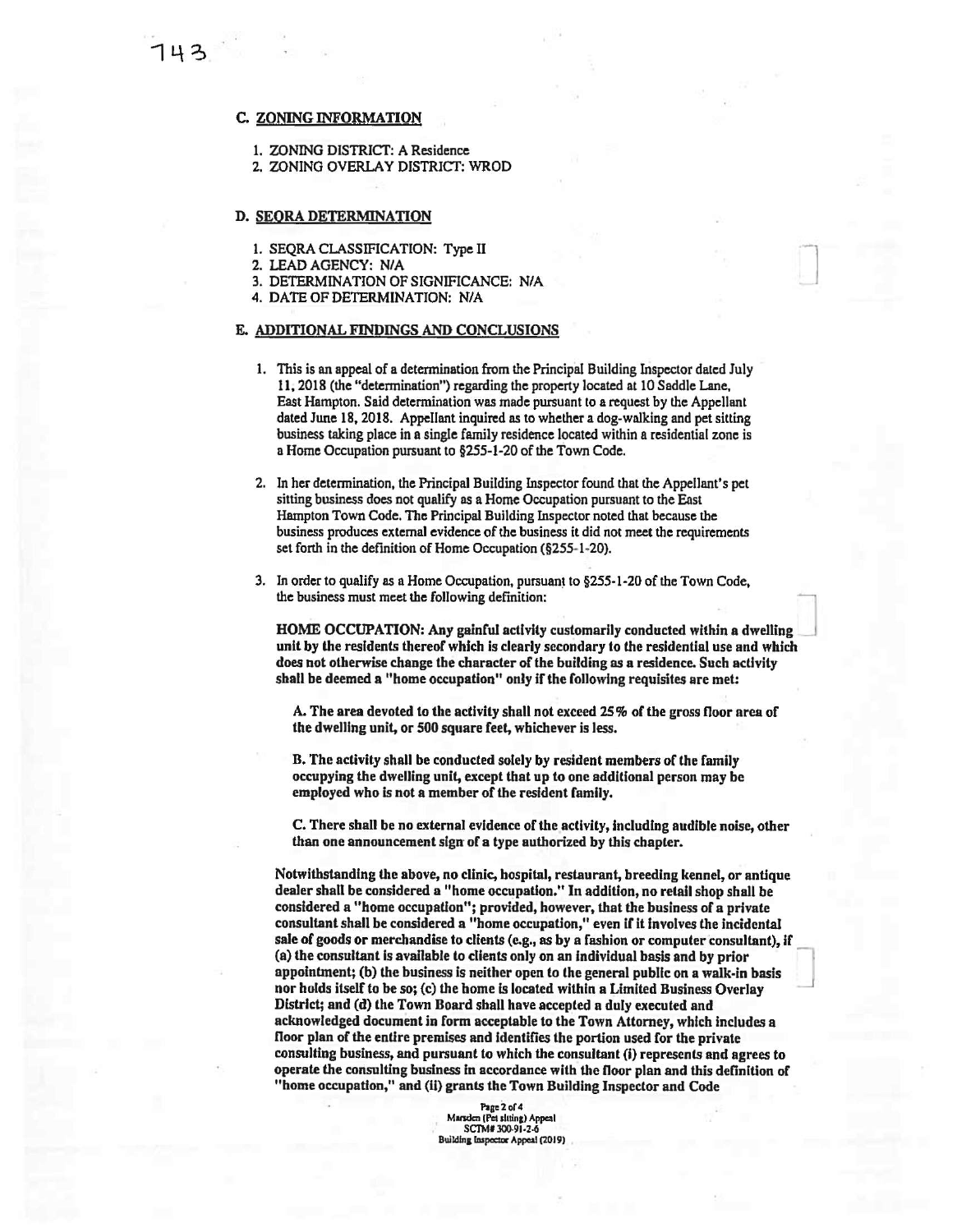Enforcement Officer permission to enter and inspect the premises during regular business hours for the purpose of ascertaining the consultant's compliance with this definition of "home occupation." Activities carried on by a resident which are connected with produce of the seas, bays or harbors caught or dug by him, including storage of boats and gear, spreading and mending of nets and other gear, and sale of such produce so gathered, shall constitute a "home occupation."

In her determination, the Principal Building Inspector found that the pet sitting business failed to meet paragraph C of the Town Code definition whereby she noted,

With *regard to the petsitting (boarding kennel, either on a daily basis or overnight), you mentioned in your letter thatpatrons leave different pets at the residence. Clearly, this would produce external evidence ofthe petsitting business, such as time periods when the dogs are taken out ofthe residence, whether for walks, playtime or to relieve themselves (daytime or nighttime).* 

5. The Board respectfully disagrees with the Principal Building Inspector's determination. The Board fmds that the dog walking/pet sitring business operated by the Appellant meets the definition of Home Occupation found in §255-1-20 of the Town Code. The Board finds that the evidence in the record supports the Home Occupation use of the property. Specifically, the Board found it compelling that the use does not change the character of the neighborhood and is secondary to the residential use of the property. Moreover, it was not demonstrated that there was any external evidence of the business operation. During his site visit, Member Brenneman noted that there were not kennels outside or other evidence of the dogs.

6. While a neighbor did submit a video to the record which depicts dogs barking, the video does not depict whose dogs are barking. It cannot be determined from the video whether the dogs barking are the Appellant's dogs, dogs she is pet sitting for or even if they are dogs on the Appellant's property. As it is impossible to determine what dogs are barking and where, the Board does not find the video persuasive. During the public hearing, the Appellant mentioned that she has two dogs. The Board finds that there is no evidence that the activities by dogs from the pet sitting business can be distinguished from the use of the residence by the appellant's own dogs.

7. Also compelling to the Board is that the Town Code specifically excludes a "breeding kennel" from the definition of home occupation and not a boarding kennel. Finally, The Board notes that this use is not a commercial animal establishment or commercial kennel. The appellant is not breeding orselling animals from the residence, nor is she providing any grooming services.

#### G. DISPOSITION OF APPLICATION

For the reasons set forth herein, the Board makes the following determination with respect to the application:

## RELIEF OR APPROVAL GRANTED:

The determination of the Principal Building Inspector dated July 11, 2018, which determined that the pet sitting business use at the subject premises was not a Home Occupation as defined by §255-1-20 of the Town Code is hereby overturned. The Board finds that the use of the property, as described in the record, is a Home Occupation as defined by the Town Code in §255-1-20.

> Pago 3 of 4 Marsden (Pet sitting) SCTM# 300-91-2-6 tor Appeal (2019)